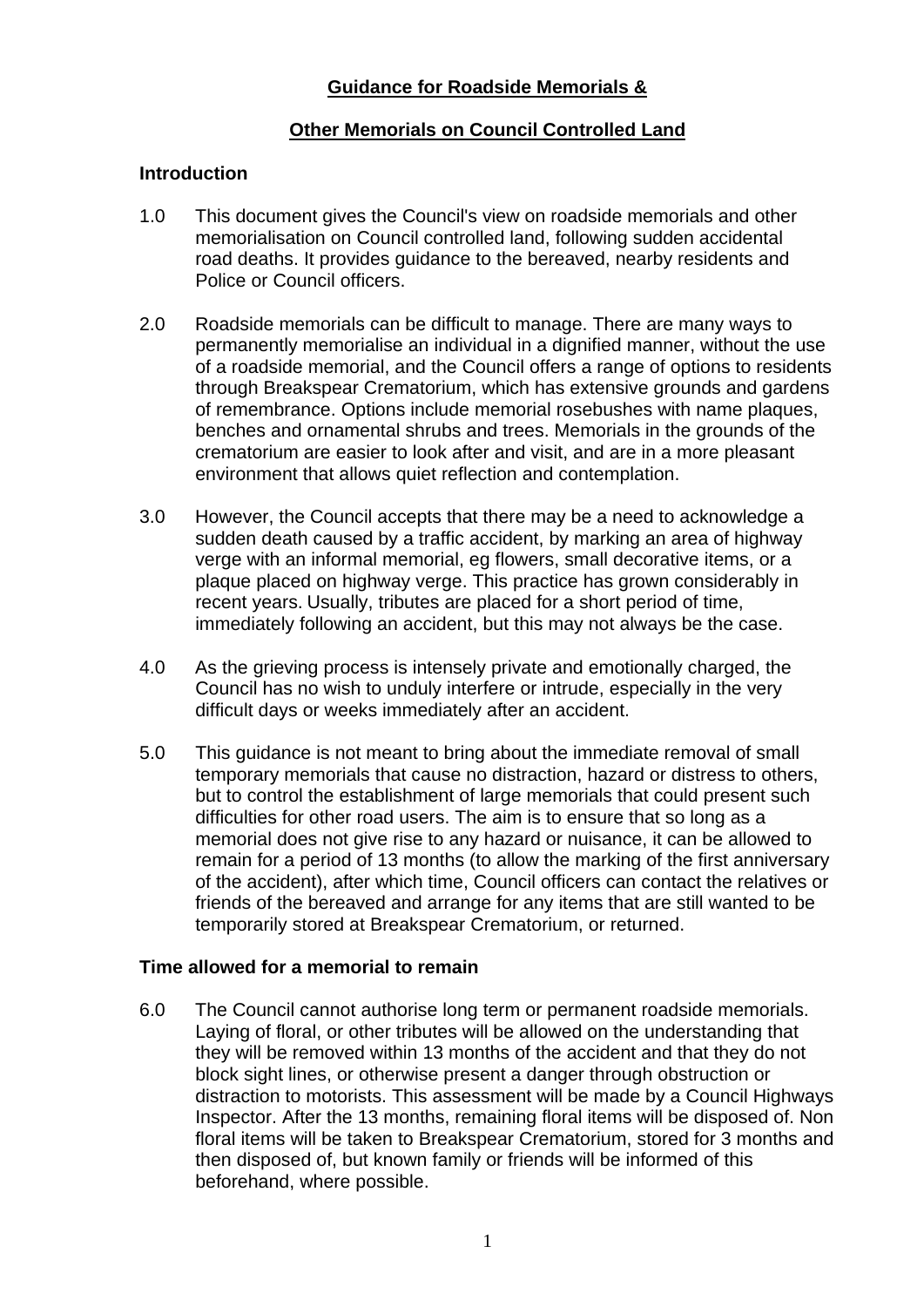7.0 In some instances, and after the 13 months have elapsed, the memorial site may become established as a place to revisit on anniversaries etc. This situation might not arise if a permanent memorial has been arranged elsewhere and the need may eventually fade with the passage of time. However, the Council will not intervene at this point unless a hazard or nuisance is being caused as described above. On anniversaries such as this, an officer (Police or Council) will liaise with the family to remove any new personal items from the roadside, 7 days later.

#### **Suitability of memorials and sites**

- 8.0 Where a memorial site is close to properties, residents' views may be taken into account in determining where personal memorials and tributes should be placed.
- 9.0 Assessments of highway memorial sites may be carried out by the Police and / or by a Council Highways Inspector. Items must not be placed at locations that are hazardous or difficult to access, such as the central reservation of dual carriageways, on busy roundabouts or very close to the carriageway of any road. Items that are considered to have an effect on road safety may be removed at any time, but will be retained if possible, as above.
- 10.0 Personal memorials and tributes should not include materials that might physically deteriorate rapidly, detracting from the immediate area, and indeed, the temporary memorial itself. There should be no moving objects such as toy windmills or wind chimes, no lights of any sort and decorations such as tinsel that could distract road users should be avoided. Small temporary areas (up to 3 ft x 3 ft) marked out by decorative kerbing or fencing may be allowable by agreement, so long as this does not present a hazard or a visual distraction to road users.

### **Alternative long term memorials**

- 11.0 Aside from the possibility of using memorial services provided at Breakspear Crematorium, after the roadside memorial has finally gone, friends or relatives may wish to request that a memorial bench or tree be placed on Council controlled land, such as a green space or at a suitable point along a footpath. Consideration will be given to such requests, but it may not always be possible to accommodate them.
- 12.0 If a bench or tree is requested, Green Spaces Officers will assess the preferred location for suitability. If the preferred location is not acceptable, efforts will be made to find a mutually acceptable alternative. Those requesting benches or trees will be liable for all costs incurred by the Council.
- 13.0 Benches must be to a specification used by the Council, appropriate to the location, and will be installed by the Council's contractor. Tree species must be appropriate to a location and be in line with any existing tree planting policies. Planting will be carried out by the Council's contractor but initial watering will be the responsibility of those requesting it.